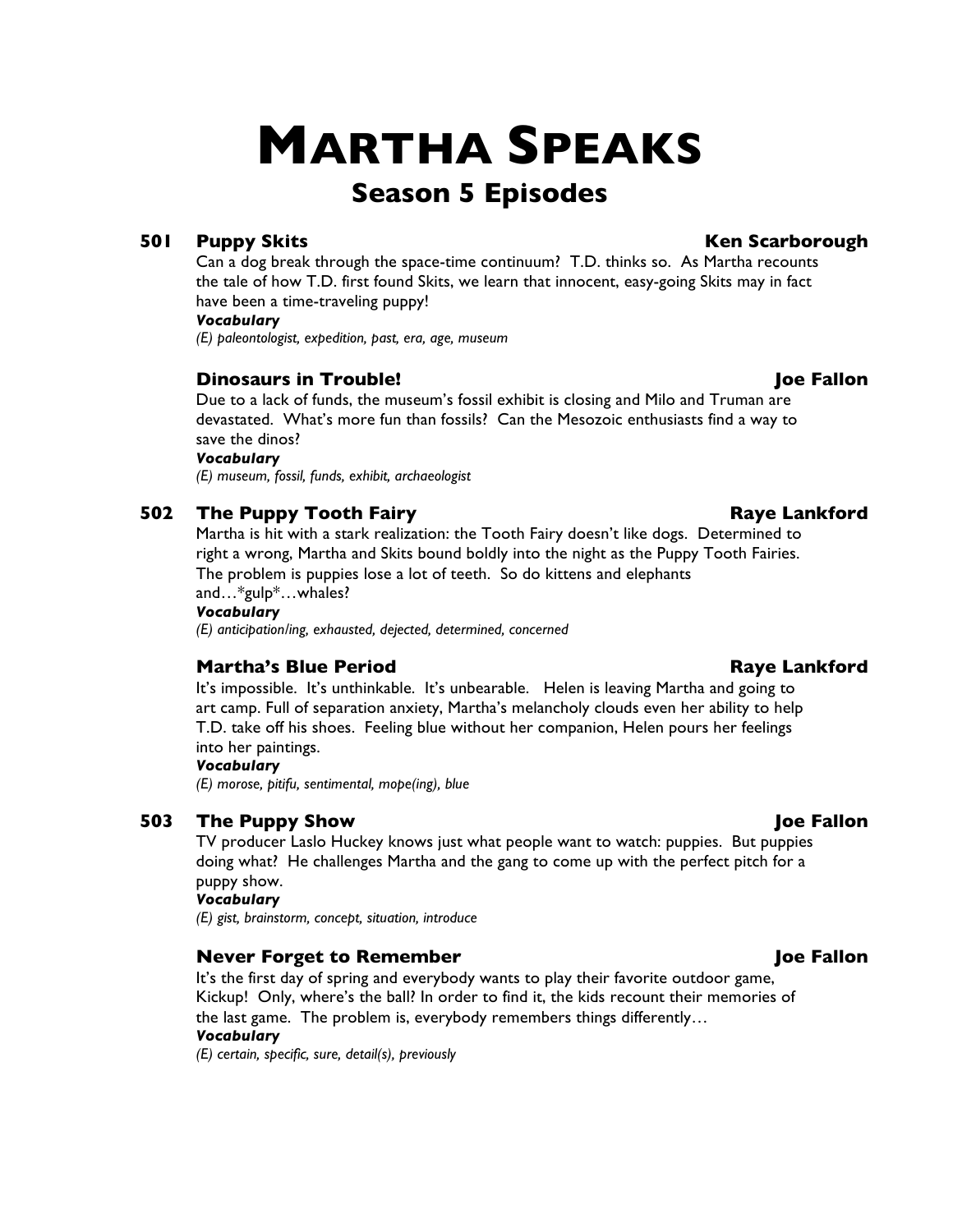### **504 My Mother the Dog Ken Scarborough**

Inspired by Ronald's parrot, Martha starts doing impersonations. It turns out her imitation of Helen's mom is spot-on. But when she starts answering phone calls in Mariella's voice, she gets a bit more than she bargained for…

#### *Vocabulary*

*(E) resembe/resemblance, impersonate/ation, genuine, authentic, accurate*

### **Martha's Must-Have Raye Lankford**

When Martha finds out that wearing a Courageous Collie Carlo Collar makes people give you food, she has to have one. Ignoring Helen's claims that the product isn't as magical as it seems, Martha sets out to earn some cash for the collar.

#### *Vocabulary*

*(E) artificial, cheap, expensive, phony, bogus*

### **505 Martha's Puppy Scott Gray**

Martha feels it's high time to get a puppy, but the family disagrees. Even Jake knows that two dogs is plenty. With no other option, Martha sets out to do what any dog would: train a baby to become a puppy.

#### *Vocabulary*

*(E) destroy, mess, ruin, spotless, tear*

### **The Cheating Chum Caper Scott Gray**

Inspired by her favorite mystery novel, Heroic Helen is on the hunt for trouble. When she notices TD's grades have suddenly improved and spies him meeting secretly with Martha and Francois, things get personal. Has she uncovered a cheating scandal between her dog and her best friend?

#### *Vocabulary*

*(E) cheat, cram, quiz, tutor, drill*

### **506 Mouse Patrol Dietrich Smith**

Mice have invaded the neighborhood and Martha's here to help. Her rodent-ridding skills are superb, but once she gets to know these friendly, furry nomads the job gets complicated.

#### *Vocabulary*

*(E) invade, obstacle, predicament, relocate, soution*

### **The Big Knockover Jessica Carleton**

Trash cans are being knocked down across Wagstaff City and Mrs. Demson knows just who to blame: dogs. With her tail against the wall, Martha scrambles to find the real culprit before the town enacts a dreaded leash law.

### *Vocabulary*

*(E) alibi, assume, incident, nocturnal, responsible*

### **507 Stanley Saves the Day Raye Lankford**

Kenan Thompson guest stars as Truman's cousin, Stanley, who's obsession with watching movies tends to get on his cousin's nerves. When the gang spots two crooks at the Wagstaff City Hotel, Stanley's knowledge of heist movies may be the best tool they've got to prevent a robbery.

#### *Vocabulary*

*(E) athletic, burly, lanky, muscular, scrawny*